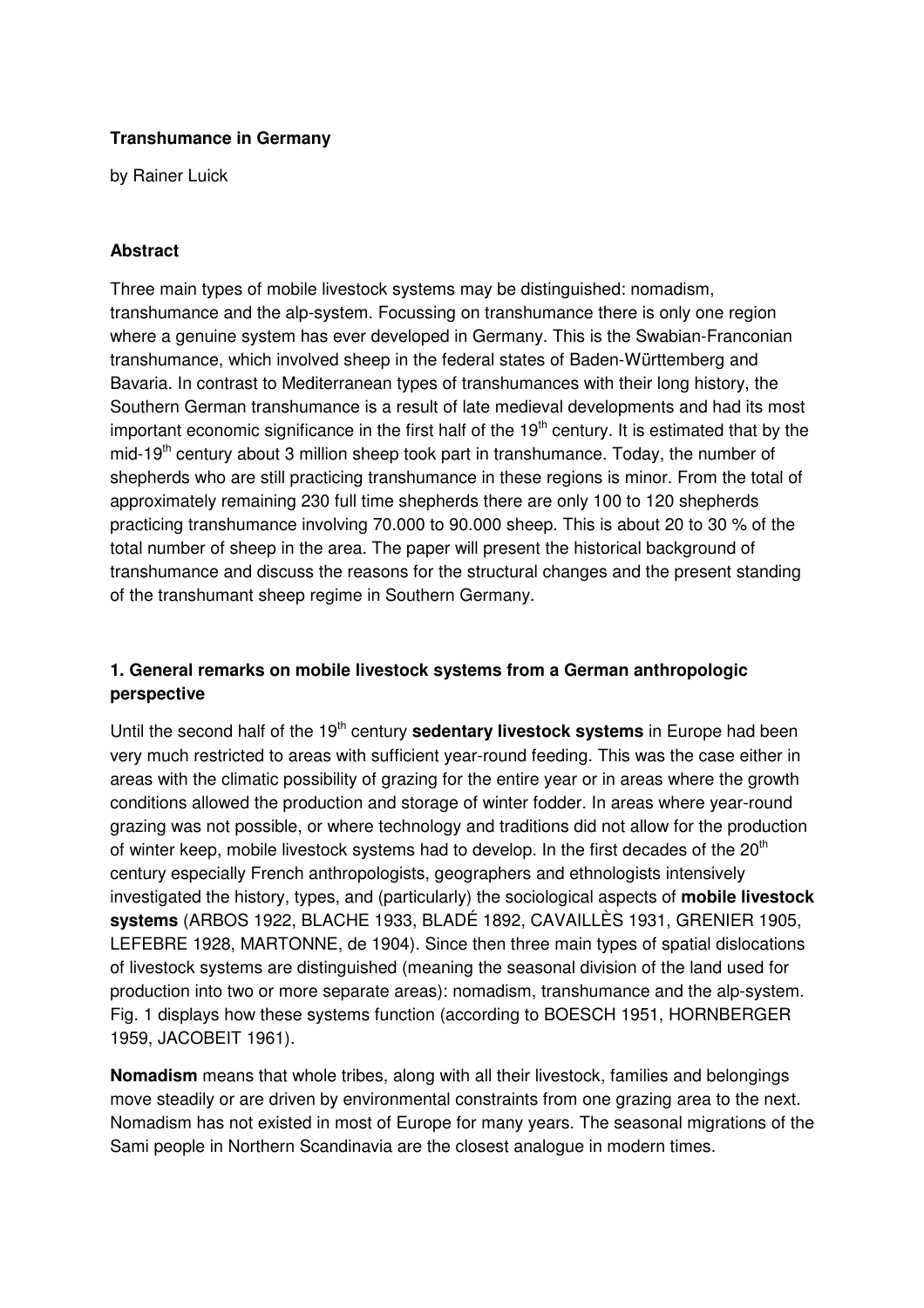The term **transhumance** (another expressions also used is long distance transhumance) is correctly applied to livestock systems exhibiting a loose dependence between sedentary arable cultivation and full-year mobile livestock keeping - with sheep in most European cases. According to the scientific typology, this link existed during the 'classical' periods of all the various forms of transhumances which developed (in Europe and elsewhere in the world). In surviving transhumance systems, however, the arable sector has often disappeared and the movements between summer and winter grazing areas are often made with lorries. Another characteristic feature are regular seasonal movements between mountain areas and distant lowlands. In contrast to nomadism, the movements of the livestock in transhumance was accompanied by herders only - the owners of the livestock and the families of the herdsmen usually stayed at their residential places where they were ('classically' , at least) occupied with subsistence arable farming.



**Fig. 1: Functional differences between nomadism, transhumance and the alpine system (according to BOESCH 1951, HORNBERGER 1959, JACOBEIT 1961).**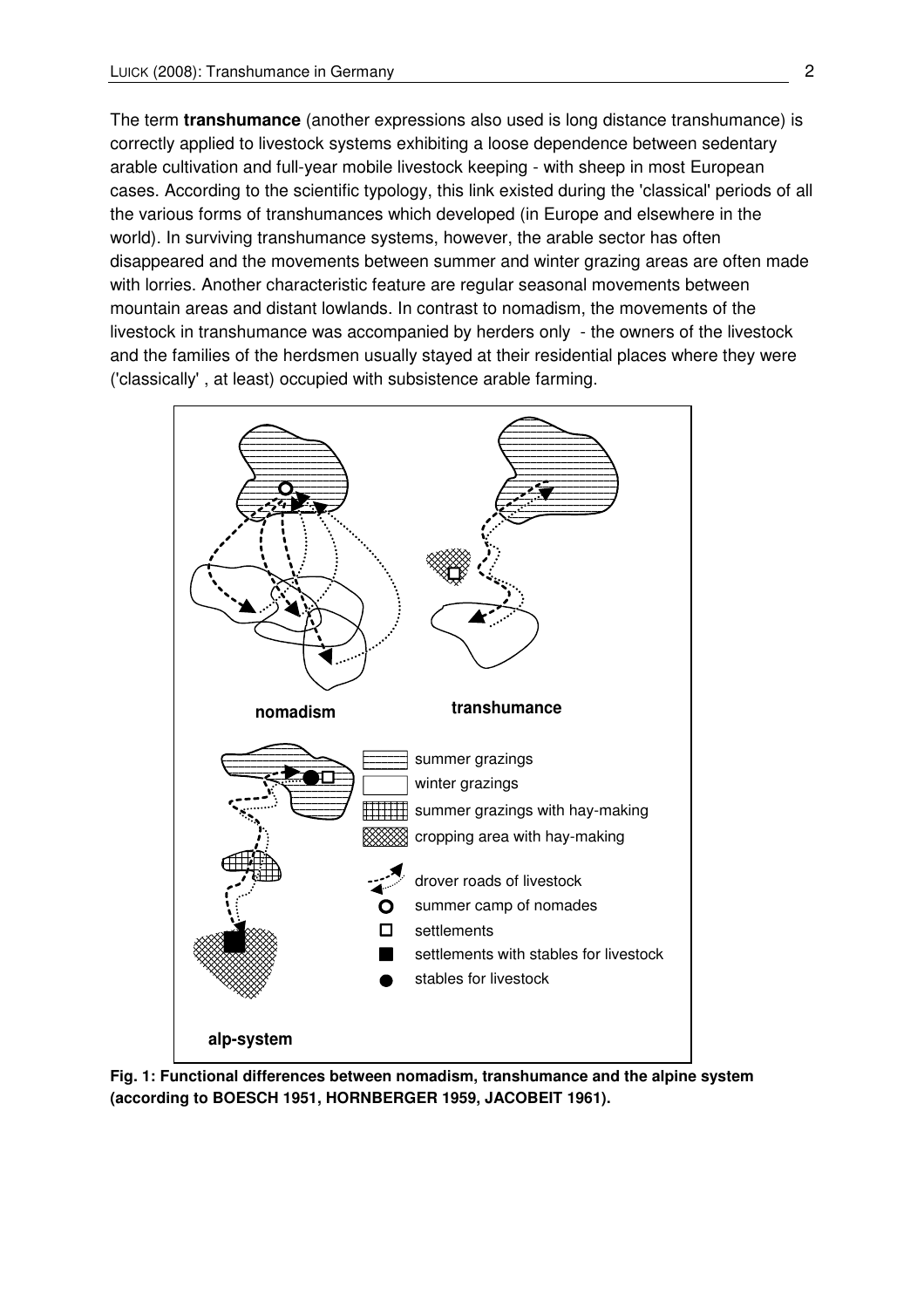The third type, the **alp-system** (other expressions also used are vertical transhumance or pseudo-transhumance), involves the movement of some of the livestock (usually heifers and dairy cows) up to mountain areas, the so called alps, for a short summer period. The cultivated land in the valleys is used in the meantime for raising crops and as hay meadows to produce winter fodder. During the alpine grazing season, hired personnel or family members live in permanent solitary cabins on the alps; when various partners share a larger alp area even small settlements may have developed. The main duties on the alps comprised (historically) the management of the livestock and maintenance of pastures and settlements, the procurement of fire wood and cheese making. The alpine pastures often stretch over a vast altitudinal zonation starting with grassland which originates in previous wooded areas and extending to high altitude natural alpine meadows above the timber line. In some areas high alps and intermediate alps with additional hay-meadows exist to exploit a greater altitudinal range.

#### **2. The Swabian-Franconian transhumance**

In this paper the French-German definition of transhumance is followed, ignoring the Alpine movements which still flourish in Bavaria ('alp-system'). In Germany there is only one region where a transhumance system ever properly developed. This is the Swabian-Franconian transhumance with sheep in the Southwest of Germany in the federal states of Baden-Württemberg and Bavaria.

Today, the **number of shepherds** who are still practicing transhumance in these regions is rather small. Taking into account the proper meaning of transhumance (dislocated summer and winter grazings) it must be stated that in Bavaria transhumance has virtually disappeared and only exists anymore in the state of Baden-Württemberg. The total number of sheep keepers in Baden-Württemberg is about 4.500 with ca. 320.000 sheep (status 2002, official statistics). From the total of approximately 230 full time shepherds only 100 to 120 shepherds are still carrying out transhumance with their 70,000 to 90,000 sheep (according to personal inquiries). This is about 20 to 30 % of the total number of sheep in the area (see also Tab. 1). Considering a realistic flock size with an average of 700 ewes this means that the summer grazings still comprise an area of 17.000 to 23.000 hectares (calculated on the basis of 4 to 5 sheep per ha) and the winter grazings may have an area of approximately 35.000 to 45.000 hectares (on the basis of 2 to 3 sheep per ha).

**Tab. 1: Development of sheep numbers in the present-day territory of the state of Baden-Württemberg (various statistical data sources).** 

| vear | number of sheep | year | number of sheep |
|------|-----------------|------|-----------------|
| 1800 | ca. 650.000     | 1966 | 116.000         |
| 1830 | ca. 880.000     | 1972 | 142.000         |
| 1873 | 577.000         | 1978 | 185.000         |
| 1926 | 128.000         | 1984 | 224.000         |
| 1936 | 139.000         | 1986 | 232.000         |
| 1938 | 153.000         | 1992 | 256.000         |
| 1943 | 181.000         | 1999 | 294.000         |
| 1960 | 152.000         | 2002 | 319.000         |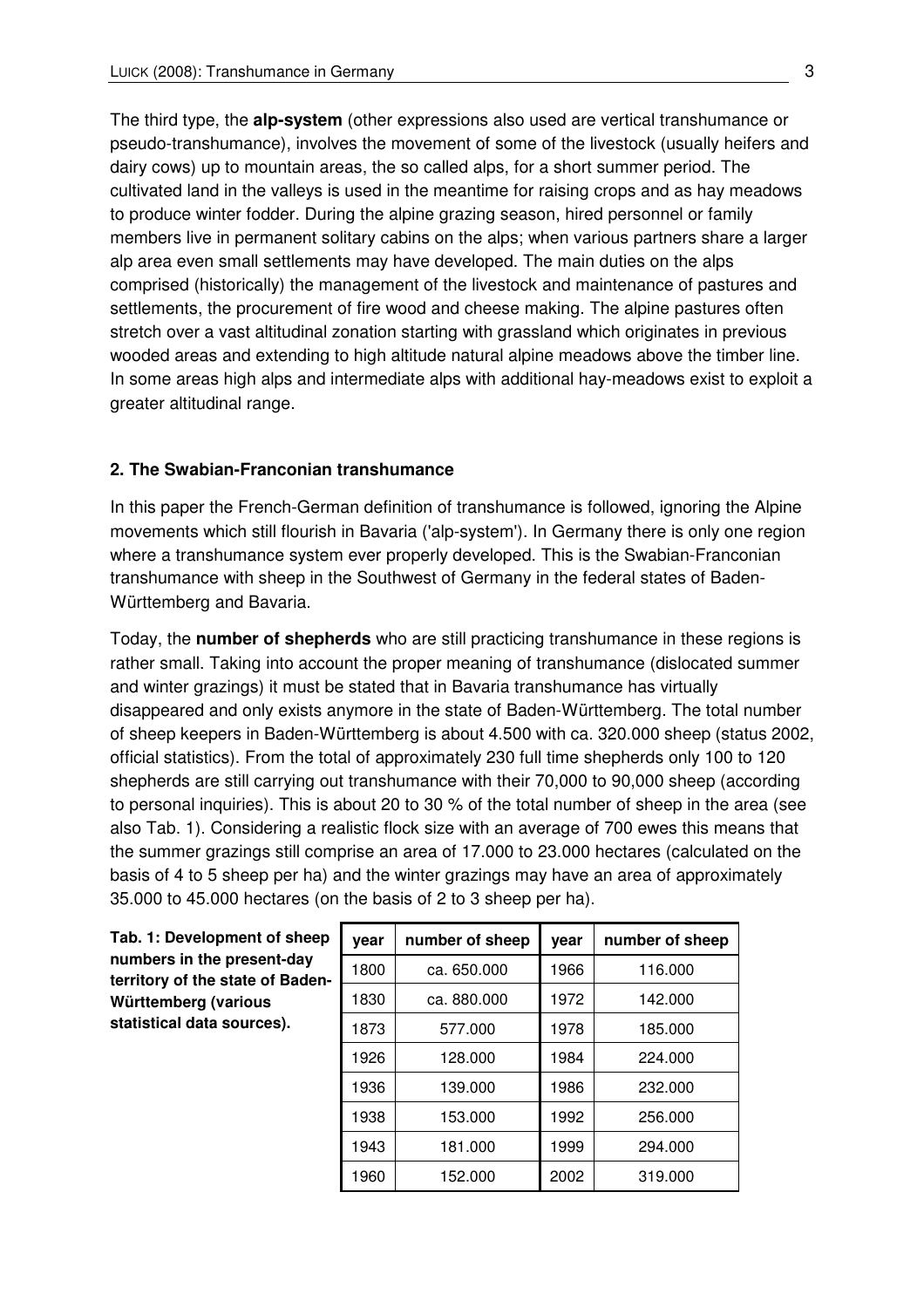In Bavaria the total number of sheep keepers is about 12.000 of which 300 to 330 are fulltime farmers. The number of sheep is estimated with ca. 480.000 (status 2002). It is assumed that about 130 full-time shepherds with about 100.000 to 115.000 sheep are practicing a regional movement with their flocks (with a perimeter of 10 to 50 kilometer) - at least during the summer grazing period. During the winter period the sheep are in general kept in sheds and feeded (personal inquiries).

This situation was different just 50 years ago. The scale of transhumance in Southern Germany had at this time becomes obvious when one considers the equivalent numbers in the **early 1950s**: At this time between 500.000 and 600.000 sheep (about 60 to 70 % of the total number) were kept by transhumant shepherds between all the Southern German states (HORNBERGER 1959). Note that this data represents a time when transhumance was already in historic decline. The number is even more significant when compared with the much better known transhumance in Southern France. The "transhumance provencale" of the 1920s involved between roughly 250.000 and 300.000 sheep (ARBOS 1923) and the movement between the Languedoc and the Massif Central in the 1910s involved only about 60.000 head (SORRE 1912).

In contrast to Mediterranean types of transhumance found in Spain, France, Italy or the systems in Southeastern European countries, which can often be traced back as long as to Neolithic times, the **Southern German transhumance is a result of late medieval developments** (PISTORIUS 1838, HORNBERGER 1959, JACOBEIT 1961).

The story of the Swabian-Franconian transhumance started with the monastic economy of the **12th century**, which in this area meant specifically Cistercian order (RIBBE 1989). More than other monastic brotherhoods, the Cistercians widely influenced the activities of cultivation and settlements in Central Europe and with it agriculture and livestock keeping. (Interestingly, a similar effect emanated from their large estates in the British Isles). The Cistercian monasteries were economically successful and their richness depended to a large extent on the production and merchandising of woven products. This meant therefore a flourishing sheep farming system. As far as we know today, the medieval sheep system was not mobile. Small flocks based on farms which belonged to a nearby monastery were moved in a close perimeter across the area of these dependent farms. This happened as long as possible throughout the year and as long as feeding sources of any kind were available. It can be assumed however that some winter fodder was stored on the monastic leasehold farms.

In the **14th century** the extension of the Cistercians' sheep systems reached their peak (RIBBE 1989). Both economic and social factors contributed to this development: As the monasteries lost their attraction for the lay brothers who were necessary to operate the extended agricultural enterprises, the Cistercians were forced to extensify the agriculture sector. And this extensification was easily achieved through an increase in sheep keeping. This system ensured a similar or even a higher economic revenue from a smaller labour input. What developed, which in later centuries was taken over by "normal" secular farmers or urban entrepreneurs, was known as "das Landgefährt". This term can be translated as something like "moving around in the countryside" (a very similar derivation to 'transhumance') and the system existed with ups and downs until the second half of the  $18<sup>th</sup>$  century.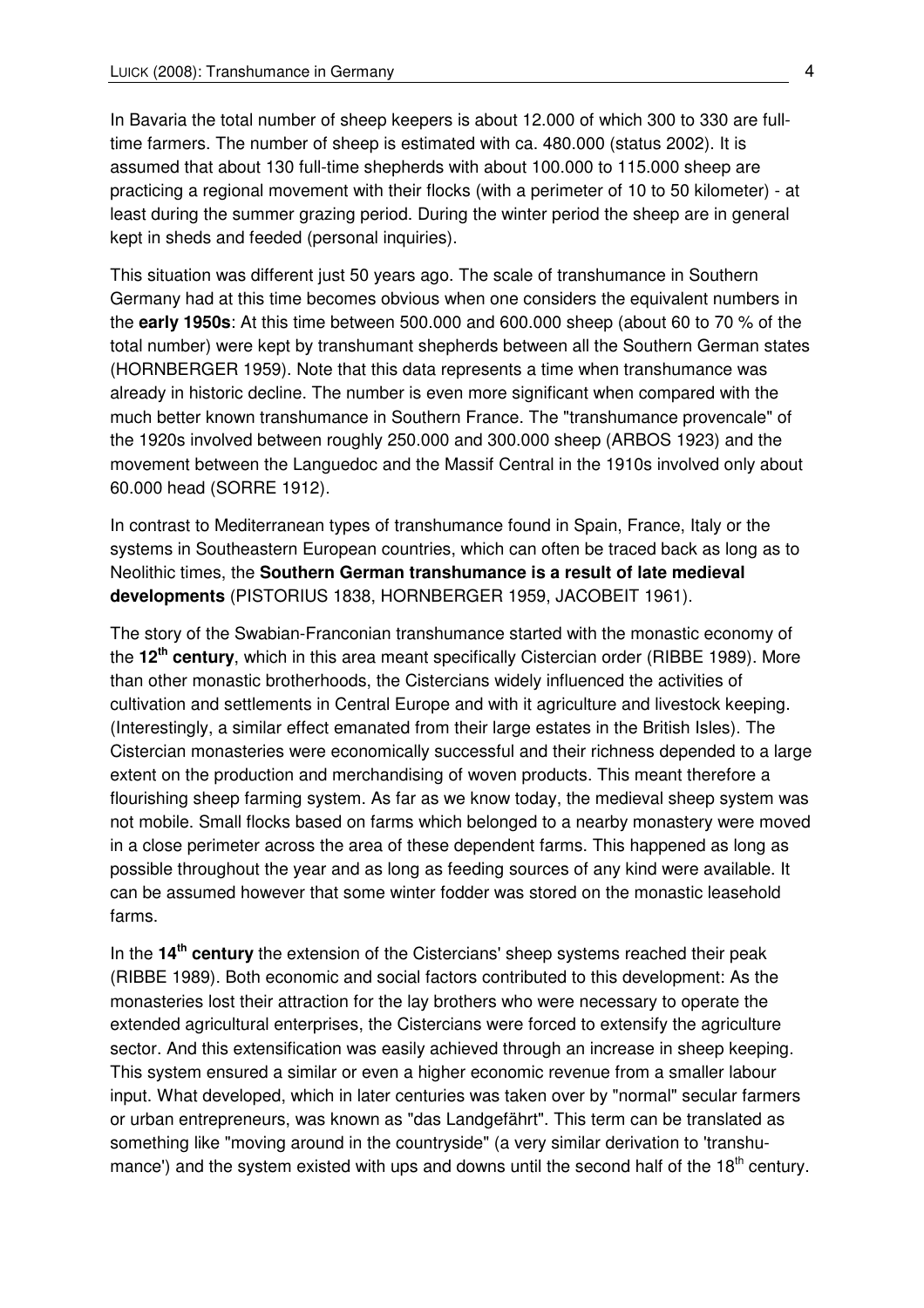Parallel to the monastic system a **primitive sheep system** (and similar cattle, pig, horse and goat systems) existed in the rural communities. These relied entirely on the year-round grazing of the local commons. With the heavy depletion of the population in the  $14<sup>th</sup>$  century (as the result of climatically-induced famines and successive epidemics of plague), extensive sheep grazing was able to expand into newly-vacant rural areas. This was doubtly rewarding for the rural populations because of at the same time the manufacturing of woolen cloths in the fast growing cities had developed, creating an enormous demand for wool.

In the second half of the **18th century** economic interest encouraged the leading social and political classes in the dukedom of Württemberg to further expand and develop the weaving industry as a source of government revenue. There was only one major problem that had to be overcome: Although various local breeds of sheep were common in Central Europe (the most widespread were local races based on the "Zaupelschaf"-species), they all had the disadvantage that they had poor quality wool and were not hardy enough for long transhumance journeys. While it was known that the **Spanish Merino sheep** had both these qualities, Spain maintained a strict prohibition on the export of these sheep until 1760. Merino requests from countries such as France, Sweden and Saxony to import Merino sheep had been denied. Only with the enthronement of Phillip V. were the first exceptions made and in 1785 the Duke of Württemberg finally succeeded in getting permission to purchase 30 rams and 10 ewes Merino. It is reported that the king of Spain was rewarded with a present of a group of albino deer for his generosity (HORNBERGER 1959).

An interesting historical document tells of the journey of two Württemberg shepherds who were sent to Spain to buy the sheep (VOLZ 1845): In 1785 they first traveled to Southern France to get first-hand experience of Southern French Merino breeds and in Spring 1786 they continued to Spain to the markets of the Segovia area. They started back from Segovia on the 15<sup>th</sup> of May, 1786. The description of their travels documents their struggles with thieves and wild animals and their sheep losses. On July  $2^{nd}$  they arrived just three rams short in the Southwestern French town of Perpignan where they completed their mission with the purchase of 49 rams and 20 ewes of the Roussillon breed. By September  $9<sup>th</sup>$ , and with total losses of only six animals, the two celebrated shepherds were back in the city of Münsingen on the Swabian Jura. It can fairly be said that the modern Southern German transhumance had its origin with these few sheep.

The precious Merino rams were kept at royal sheep farms. By crossing with the local breeds a new breed, the **Southern German Merino landrace** (= Deutsches Merinolandschaf), had evolved within a few decades. With ca. 70 % of the total flock this sheep is the dominant breed in the Southern German states even today (Tab. 6).

Within a very few years (before the end of the century, in fact), the first real transhumant shepherds, accompanied by this **new sheep**, with its **much-improved wool and physiognomy**, took off on long journeys between now dislocated summer and winter grazing areas. The demand for wool was such as to make systems involving widelyseparated pasture areas viable.

This new system was made politically possible because at the same time power struggles between the numerous and so far independent countries were resulting in a geopolitical reshaping of the Central European landscape. The shepherds could now cross what had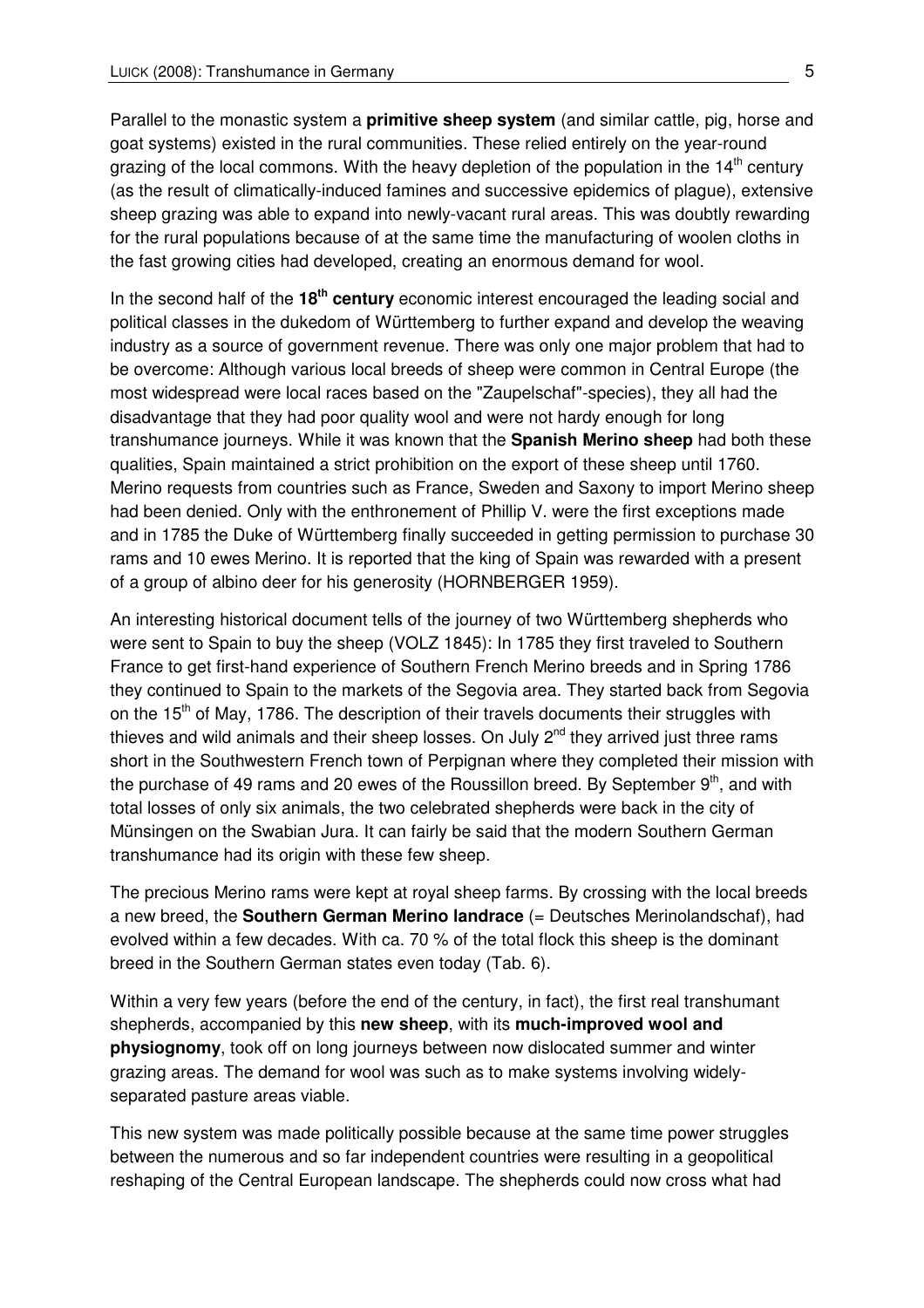previously been tight borders more easily and the new sheep system was also endowed by the state with rights to travel from the summer to the winter grazings and (especially importantly) to have the right to winter grazings in suitable regions.

Finally an important social point has to be mentioned in the context of the success of transhumance: The small farm holdings on the Swabian Jura, the poor growth conditions due to climate and soils and the large families had led to a dramatic **impoverishment of rural communities**. This was especially the case for those sons who were excluded from the takeover of farms due to the law of succession or those who could not find a job in the crafts sector. For these the expanding sheep system opened up new job opportunities.

Tab. 2 shows the tremendous growth of the sheep numbers in the various territories of present-day Germany in the first half of the **19th century** as a result of the enormous **demand for wool**. An interesting aspect is that large quantities of the now high quality German wool was being exported to Great Britain (MAYER 1999). But only in the Southwest of Germany did the fast developing sheep sector work in a transhumant way. In the kingdoms of Bavaria and Württemberg and in the dukedom of Baden the number of sheep grew from about 1,8 million at the beginning of the  $19<sup>th</sup>$  century to about 3 million sheep by around 1860 and 90 % of these sheep were kept in transhumance (HORNBERGER 1959). Considering a carrying capacity of probably not more than 4 sheep per hectare this means that the summer grazings on the Jura uplands may have comprised 600.000 to 800.000 hectares.

**Tab. 2: Number of sheep in the present-day territory of the German state over time (HORNBERGER 1959, DBV 2003).** 

| year | number of sheep | year | number of sheep |
|------|-----------------|------|-----------------|
| 1810 | ca. 15 million  | 1930 | 3 million       |
| 1850 | ca. 25 million  | 1950 | 2,7 million     |
| 1860 | ca. 30 million  | 1970 | 2,4 million     |
| 1880 | ca. 15 million  | 1990 | 3,2 million     |
| 1900 | ca. 10 million  | 2000 | 2,7 million     |

Traditionally, the **Swabian-Franconian system** worked in the following way: From late spring until late summer the shepherds grazed the extensive upland areas in the Swabian and Franconian Jura mountains. Then, depending on weather and growth conditions of the vegetation they started their journey to lowland winterings, sometimes several hundred kilometers away. It can be assumed that the **daily walking distances** ranged between 10 and 20 kilometers, so for many shepherds the journey may have lasted several weeks. Important days in the calendar of the shepherds were the  $23<sup>rd</sup>$  of April (St. George's Day), when they usually arrived in their summer grazing areas and the  $24<sup>th</sup>$  of August (The Feast of St. Bartholemew) when they again left. An intermediate grazing period, the autumn grazing, lasted until  $6<sup>th</sup>$  of December (The Feast of St. Nicholas). In the heyday of transhumance the system occupied an area which extended around 400 kilometers from West to East and around 300 kilometers from South to North.

Fig. 2 depicts the main **transhumance routes** and **wintering grounds**. The latter included the valleys of the Rhine, Danube and Main and the Lake Constance Basin.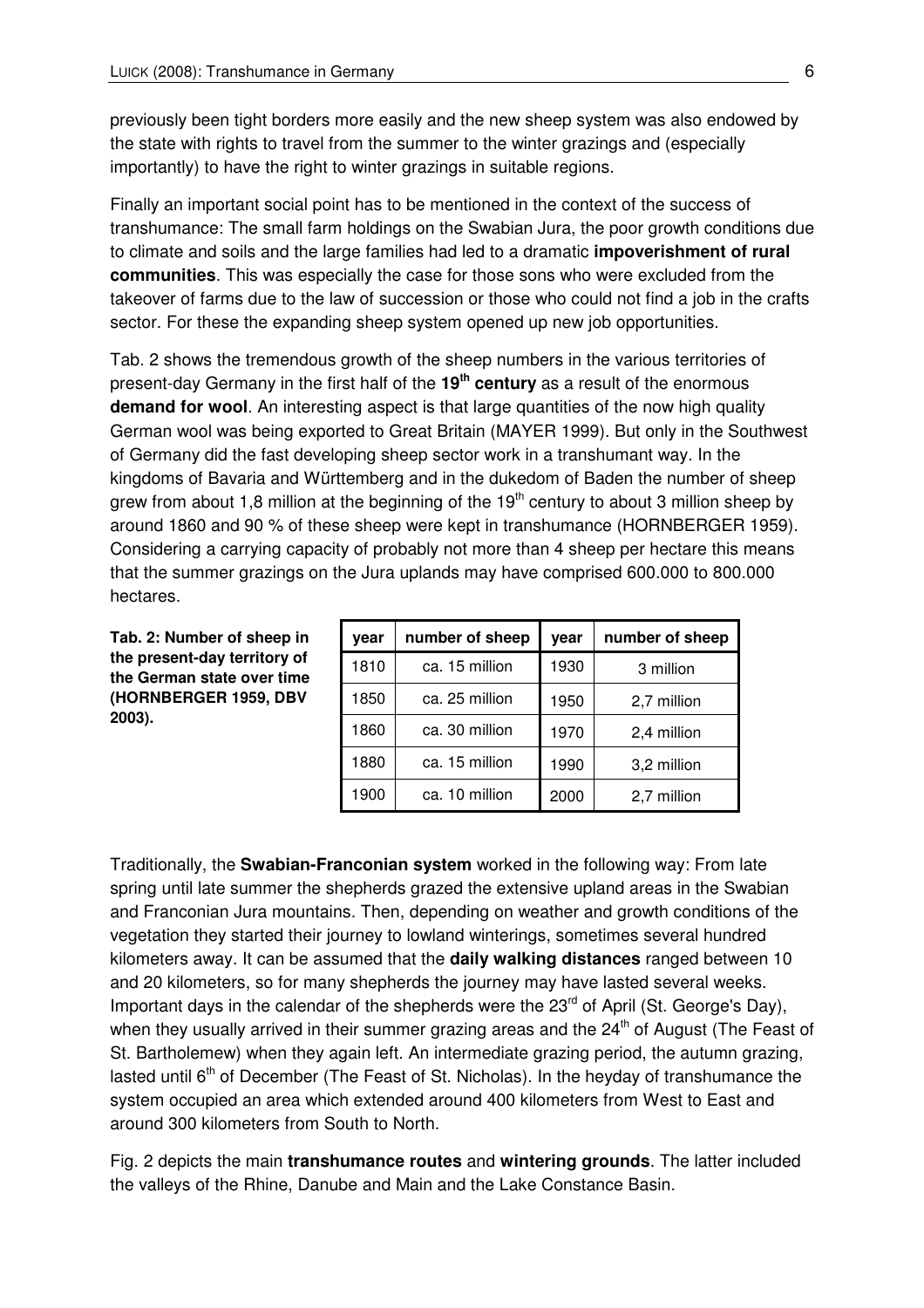

**Fig. 2: In the second half of the 18th century a unique form of transhumance with sheep developed in the Southwest of Germany (today in the federal states of Baden-Württemberg and Bavaria). Typically, the flocks spent the summer on the uplands of Swabian-Fraconian Mountain Range and then in autumn they moved to winterings in the valleys of Rhine, Main and Danube, or in the Lake Constance Basin (illustration taken from MAYER 1999, after HORNBERGER 1959 & RIEGER 1966).**

Tab. 1 and 2 also reveal that this transhumance system flourished for less than a hundred years and had its peak in the **middle of the 19th century**. After 1860 the demand for wool declined rapidly. Cotton and cheaper imported wool was being substituted for European wool. An interesting historical analysis is that the clearances of the Highlands and Islands of Scotland, which resulted in millions of impoverished people leaving for overseas countries, influenced the establishment of large sheep industries in North and South America, South Africa, Australia and New Zealand. Whatever the exact mechanism, these New World flocks posed a significant challenge to the established European industries, and had the severest impacts on the German sheep economy. From a peak of almost 3 million the number of sheep in Southern Germany collapsed to about 800.000 by the **end of the 19th century**. In Germany as a whole the number decreased from about 30 million to about 10 million over the same period. Moreover, the agricultural progress which had been imposed with ever greater vigour on the rural societies of Southern Germany in the second half of the 19<sup>th</sup> century eventually started to impact on the transhumance system. The **new techniques** included the housing of livestock and a move to dairy systems, the production of winter fodder (hay) on what had previously been grazings, the growing of new crops such as potatoes or lucerne where there had once been fallows and commons and the inclosure of common land.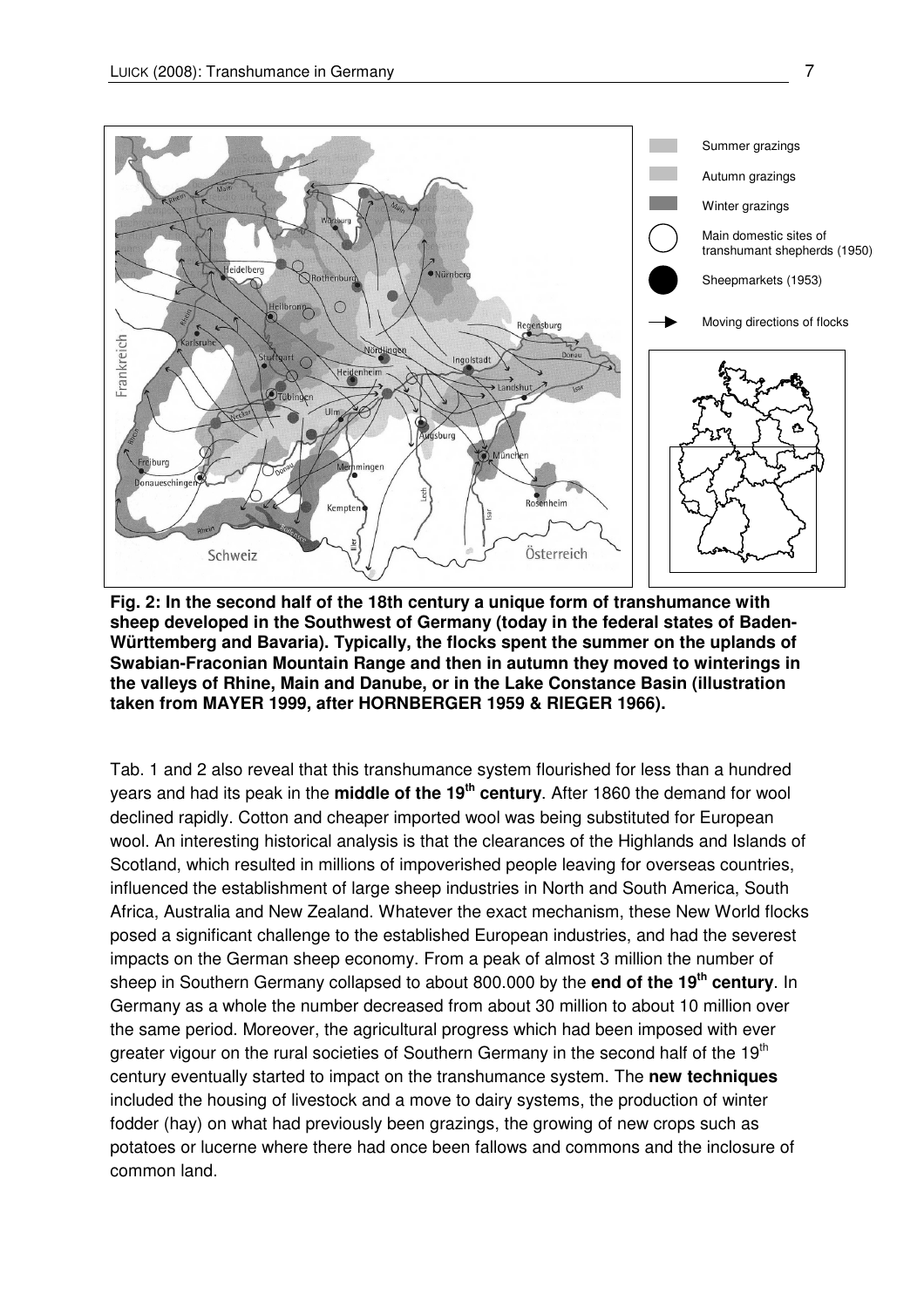#### **3. The situation of sheep rearing and of transhumance in particular in Southern Germany today**

Today sheep farming in the core regions of the historic Swabian-Franconian transhumance faces many obstacles (many of which are shared by other more 'modern' systems). The following overview briefly outlines the most important:

Until the **second half of the 20th century** the most important product of all sheep-farming systems in Germany was wool. This was the case irrespective of the region or which breed was kept. Today, wool has no economic importance at all and in general the shearing costs are higher than the revenues obtained by selling the wool. The prices in 2002 for high quality wool ranged between €0,30 and €0,90 per kg (depending on colour and fineness) with a yield of 4 to 5 kg per sheep and shearing costs of €3 to 3.50 per sheep. For many sheep farmers therefore, wool is a problem of disposal. At the same time Germany is estimated to be 5 % self-sufficient in wool - 95 % of all wool is imported.

Today, for the first time in recorded history, the sheep economy relies on the **production of lambs** for meat. This has necessitated a complete change in the production regime. In the past the feeding for the flocks had to be sufficient only for them to survive and to raise the lambs. This was possible on the uplands of the Jura mountains although the growth rate of the lambs was, of course, due to the poor diet, very limited. In contrast, a modern and profitable working shepherd cannot make a living by depending only on upland pastures, since the production of marketable lambs requires grazing of better quality and additional high energy feeding at finishing. This leads to a "bottleneck" in modern sheep farming - the difficulty of finding the necessary good grazing at low cost. Where good ground is theoretically available sheep farmers are often in **competition with other interest groups**, such as suckler cow farmers. Because Suckler Cow Premium is higher than Sheep Annual Premium (on a Livestock Unit basis) and suckler beef achieves better prices on the market than lamb, extensive beef farming is much more rewarding than sheep farming. A second challenging group in the Jura mountains are hay producing part-time and hobby farmers. Due to the high level of support for extensive hay meadows (which are of course also of high ecological value, often Natura 2000 sites) hay meadows are more profitable than the renting of grazings to sheep farmers. A third competitor is the very attractive payment for afforestation.

At present, **income from sheep farming** is derived from subsidies and countryside management services (e.g. Sheep Annual Premium, MEKA II-payment scheme, Countryside Management Scheme) and selling lamb makes only a minor contribution. Calculations show that the net income that can be achieved by full-time sheep farming (which is just half of the average net income of a full-time farmer) is no higher than the subsidies the farmer receives, i.e. he gains no income directly from his production. Or in other words, the income from the meat is just enough to compensate for the production costs. Current prices for lambs range from €1,80 to €2,10 per kg live weight. Therefore, the survival of sheep farming in Germany at the moment is only possible by optimising the following income sources: service partnerships for the management of high nature value areas, agricultural subsidies and the production of high quality and high priced lamb. Historically a flock of 100 to 200 ewes was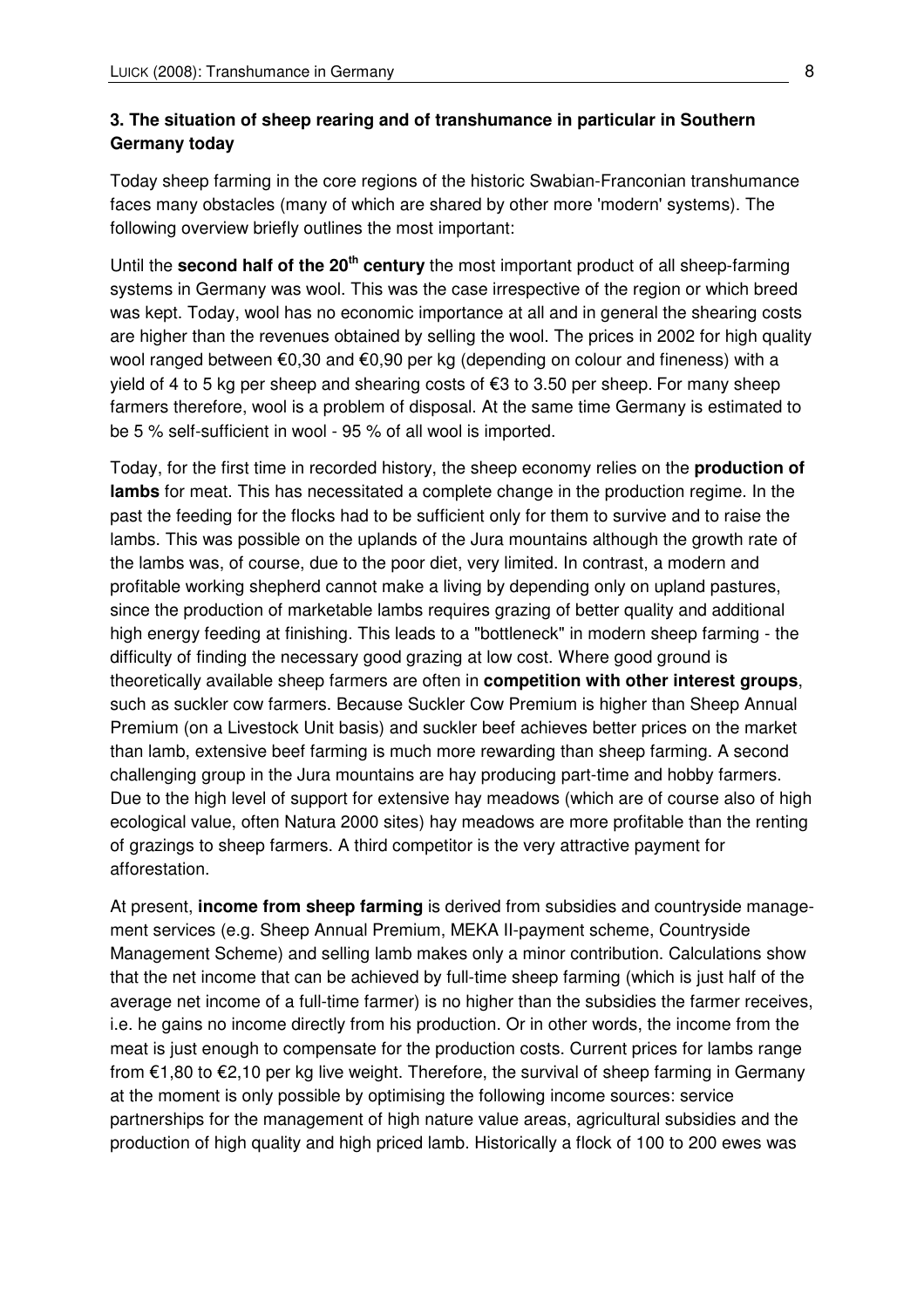enough to make a reasonable living. Today, a shepherd has to have at least 800 to 1.000 ewes, which even then are just enough to make a poor living.

It is documented that large numbers of sheep (Tab. 1) grazed the hundreds of thousands of hectares of extensive grasslands (mainly chalk grassland on the Jura mountains) in the first half the  $19<sup>th</sup>$  century. This led, of course, to overuse and resulted in ecologically depleted areas with severe environmental problems (GAUKLER 1938). Today, on the other hand, there is evidence that extensive grazing with sheep occurs only on about 7.400 hectares of high nature value chalk grassland in the Swabian Jura (BEINLICH 1995). These changes have caused great concern and have given rise to the almost philosophical debate concerning **grazing models** and **appropriate conservation** techniques for Juniperusheaths and chalk grassland sites. In the 1970s and 1980s, nature conservation interests highlighted the ecological richness of heathland and associated chalk grassland formations. However, it has not been easy to match the interests of conservationists with the needs of the shepherds. There is, for instance, the problem that for many botanists the occurrence of orchids is not compatible with grazing even at a very extensive level. Thus, in western parts of the Swabian Jura up to 90 % of sites with conservation interests are not grazed by sheep any more, but rather are artificially managed by mowing and (often) the subsequent disposal of the biomass (Tab. 3).

**Tab. 3: Grazed chalk grassland in the early 1990s (various data sources compiled in BEINLICH & PLACHTER 1995).** 

| County    | grazed   | excellent | deficient |
|-----------|----------|-----------|-----------|
| Freiburg  | $< 5 \%$ | no data   | no data   |
| Karlsruhe | > 50%    | no data   | no data   |
| Stuttgart | 81%      | 74 %      | 7 %       |
| Tübingen  | 44 $\%$  | 24%       | 20%       |

Furthermore, the remaining upland grazing, designated as nature reserves, are very scattered and are usually fairly small. A survey of 1.000 chalk grassland sites in the 1980s showed that most of them are isolated and separated by long distances (Fig. 3, MELUF 1982). This is a crucial point when new grazing models are considered.

The Southwest German transhumance relied upon **rules and privileges** for the wandering shepherds. Unlike in Provence or in Spain there never existed a special or coherent system of legally-established drove roads. The paths the transhumances took on their journey from the summer pastures to the various winter grazing areas can more be described as a system of spatial corridors. Whereas the actual passage of the flocks is generally allowed, the daily grazings have to be individually sanctioned by the particular community and in most cases shepherds are charged a rent depending on the size of the flock and/or the length of time on the communal territory. Over time a tradition evolved as shepherds used the same transhumance corridors and had contracts with the same municipalities every year. In the past shepherds could even gain a small revenue if they kept their sheep overnight in folds on arable fields.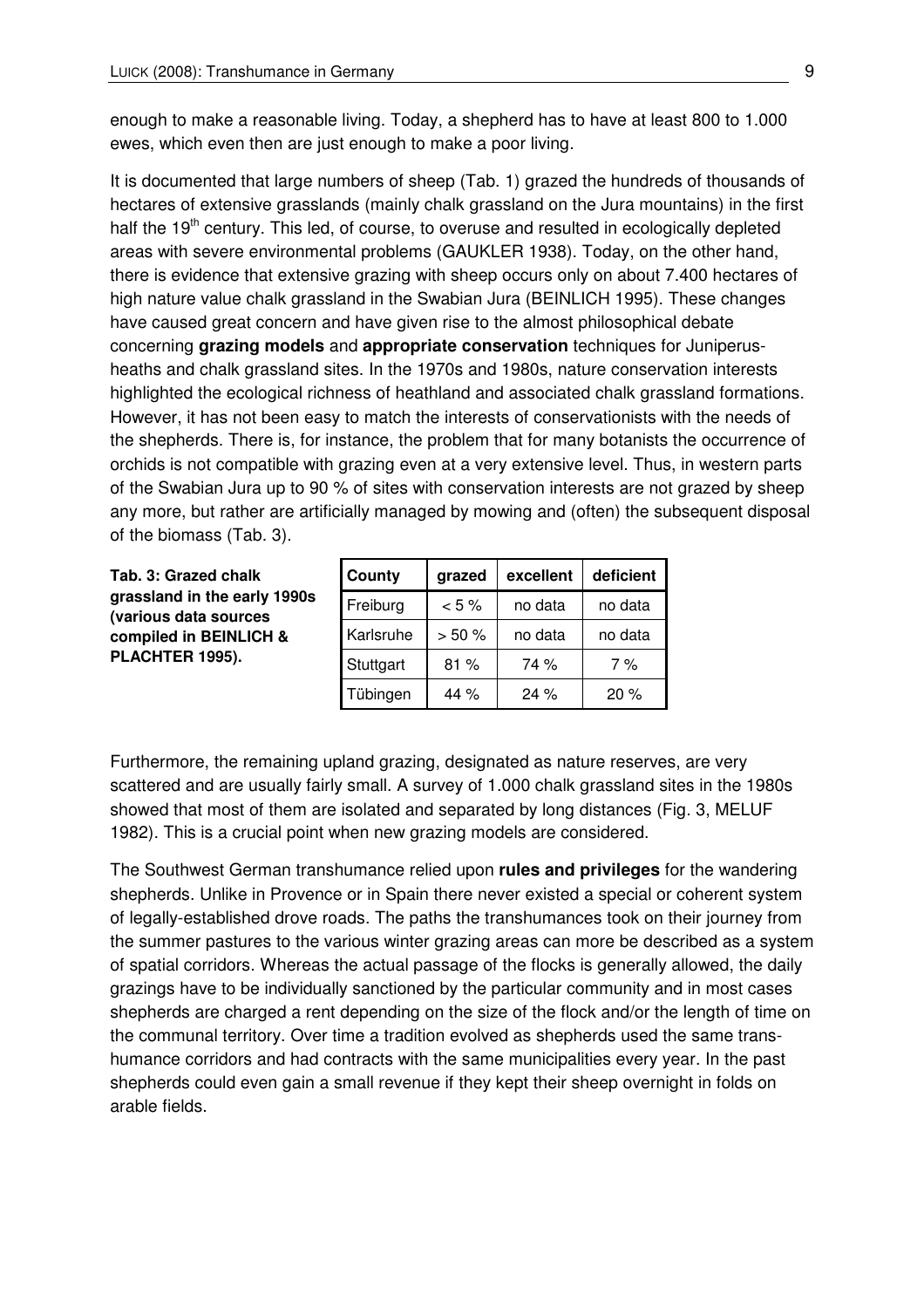

**Fig. 3: Survey of a sample of 1.000 chalk grassland sites on the Swabian Jura. Only a very small number of sites are larger than 10 hectares (MELUF 1982). Since the 1980s the situation has not changed significantly.**

Today, the **fragmentation of the landscapes** by all sorts of transport networks make transhumance almost impossible. Modern highways and railways do not mix well with sheep flocks. In addition, a shepherd making his journey form the Swabian Jura to the valleys of the Rhine or Danube, has to cope with the fact that his traditional winter grazing lands have been given over completely to maize and/or cereal fields. Even cereal stubbles - very much appreciated by the shepherds as a source of forage - have also disappeared, since they are now immediately ploughed in and reseeded after harvest.

The development of the **sheep sector** for Baden-Württemberg from 1830 until now (Tab. 1) shows that the lowest level with almost only 100.000 sheep was recorded in the mid 1960s. Since then, numbers have risen steadily to about 320.000 head, which is the highest number since the beginning of the  $20<sup>th</sup>$  century. This positive development can be attributed to the following reasons. First, due to the interest and assistance of nature conservation initiatives which highlighted the fact that the existence of high nature value heaths and grassland depends on extensive sheep grazing (FISCHER 1929, MATTERN et al. 1980, FISCHER & MATTERN 1987, BEINLICH & MANDERBACH 1995). And second, growing numbers of sheep are also kept by **hobby farmers** with a maximum of 50 head as a cheap management tool for small private properties. But as already pointed out modern sheep systems are no longer performed in a transhumant manner. There has been a complete switch to stationary systems, using fenced off grazings from spring to autumn and given additional feeding in sheds during winter.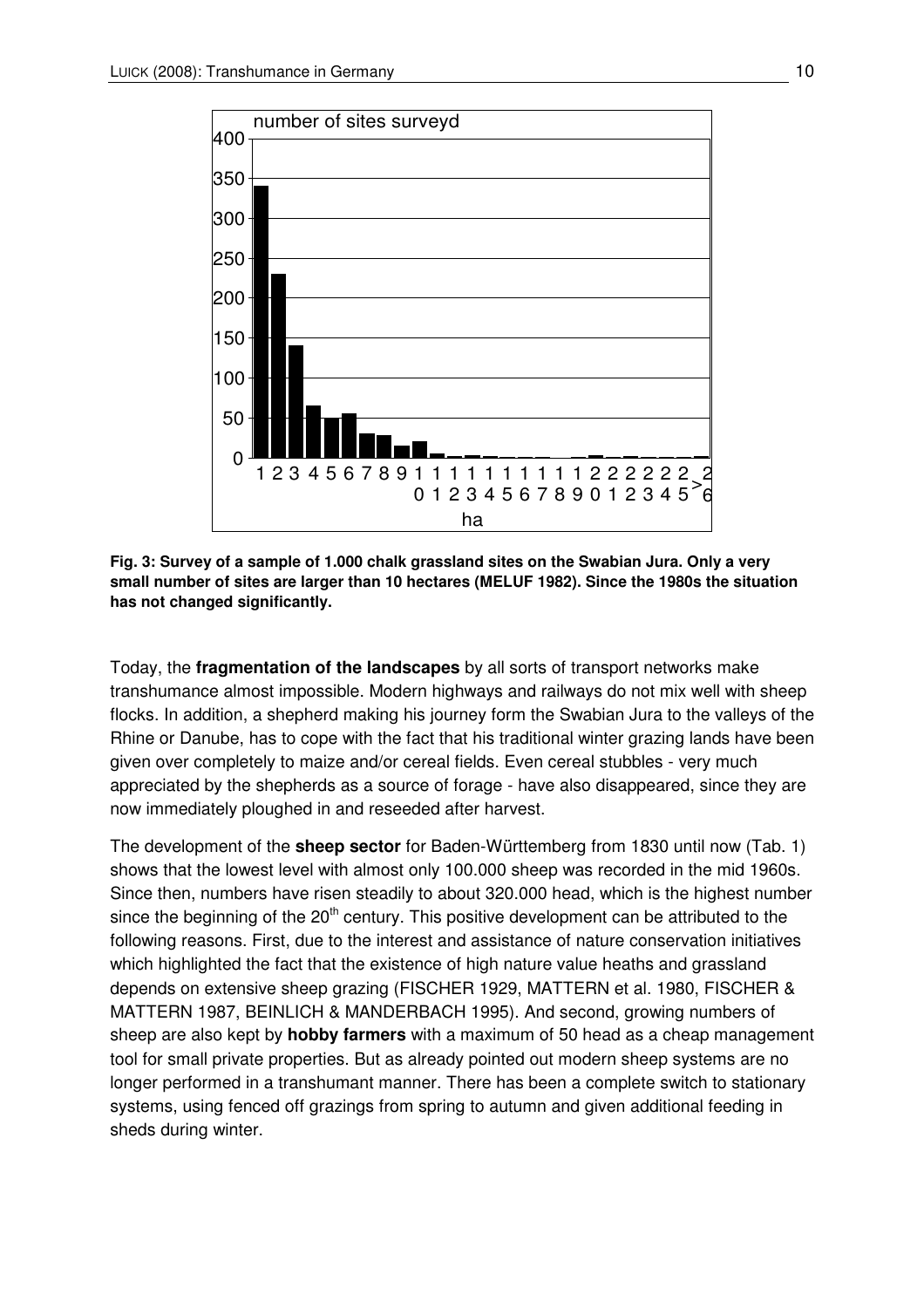#### **4. The vegetation of extensive (transhumant) sheep grazings**

The vegetation of grassland related to transhumant sheep pastoralism is not easy to describe. The following points must be elucidated:

- Only few records exist of the **historic scale** and of the floristic and structural characteristics of the traditional sheep grazings of old. What we know, due to the large numbers of sheep kept on the Jura mountains, is that they must have covered vast areas and that the grazings were widely overused and exploited. Most probably they were not of comparable quality to "modern" ecologically-valued grazings. However, what is widely forgotten by ecologists is the fact that the ecological value and the biodiversity of the grazings are the results of strong selection by grazing sheep as well as the extreme (calcareous and Karstic) site conditions and the lack of fertilization.
- Site conditions, the selection of feeding plants, overuse and erosion processes are driving forces that once resulted in **mosaic-like vegetation patterns**, which might change from season to season in a stochastic way. This is very much in contrast to the homogeneous conditions found in meadows or in well managed modern grazings.
- Most of today's sheep grazing areas originate of course in historic pastoral use. But grazing was only recently reinstated in many of these after decades of **abandonment**. Furthermore, many sites had been managed for quite a long time in an artificial way by means of mowing. It has to be assumed that these factors influenced the composition of the vegetation both by depleting the seedbank and by introducing new plants which were favored due to new site conditions.
- Recent research about conservation strategies for grazed chalk grassland pointed out that the distribution of the seeds and fruits of many plant species is very much related to **transport vectors** such as the sheep. Since the number of transhumant sheep is permanently declining it is to assume that in the long run this may cause negative effects on the recolonization of sites and the necessary refreshment of seedbanks (BEINLICH & PLACHTER 1995, FISCHER et al.1995, AMLER et al. 1999).

The following list describes **main vegetation formations** of extensive grassland which can be assumed to be a result of long-standing traditional sheep grazing with special emphasis on summer grazings in transhumant systems, using the standard European phytosociological nomenclature.

- Carlino-Caricetum sempervirentis Lutz 47 (calcareous grassland with Carlina acaulis and Carex sempervirens).
- Polygalo-Nardetum Oberd. 57 (silicieous grassland with Nardus stricta).
- Festuco-Genistetum sagittalis Issl. 27 (grazing formation with Genista sagittalis).
- Calluno-Sarothamnetum Malc. 29 (heathland formation with Sarothamnus scoparius and Calluna vulgaris).
- Gentiano-Koelerietum pyramidatae Knapp 42 ex. Bornk. 60 (grazing formation with Genista sp. and Koeleria pyramidata).
- Gentiano vernae-Brometum Kuhn 37 (grassland formation / meadows with occasional grazing with Gentiana verna).
- Genisto-Callunetum typicum Tx. 37 (dry heathland formation).
- Genisto-Callunetum molinietosum Tx. 37 (moist heathland formation).
- Adonido vernalis-Brachypodietum pinnati Krausch 59 (grazing formation with Adonis vernalis and Brachypodium pinnatum).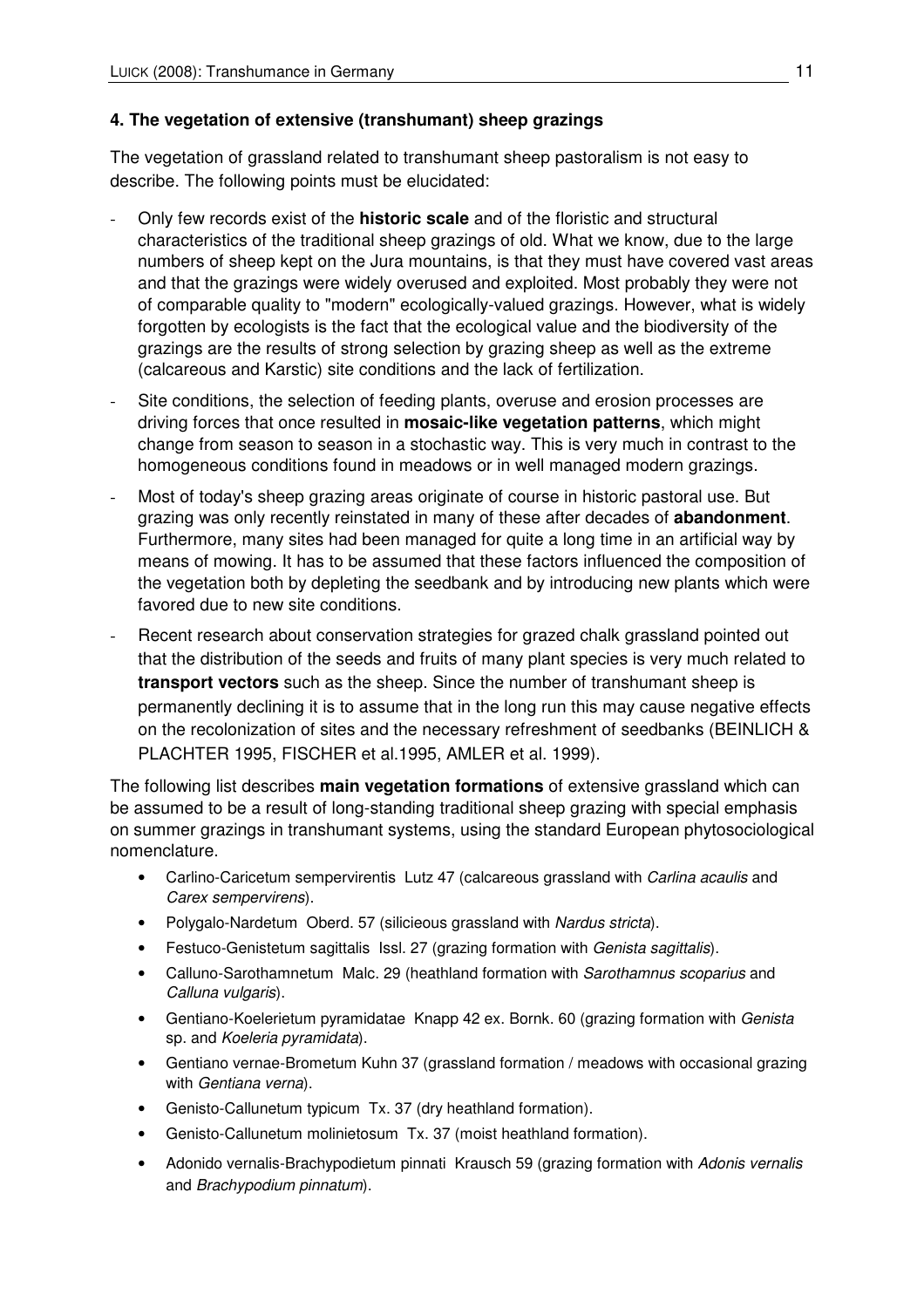Fig. 4 shows the geographical distribution of the Gentiano-Koelerietum pyramidatae formation, which is the main type of **grazed chalk grassland**. In addition, Tab. 4 shows the approximate area of chalk grassland in Germany. It is obvious that Baden-Württemberg is an important area. Only two other states, Bavaria and Thüringen also have significant numbers of sites. This distribution is, of course, a result of the geological and climatic conditions, but also very much related to the historical existence of large scale summer grazings related to the Swabian-Franconian transhumance. Tab. 5 depicts a typology of grasslands according to the Natura 2000 nomenclature, showing how it correlates with extensive (transhumant) sheep grazing.

| Tab. 4: Distribution and<br>scope of chalk grassland in | <b>Bundesland (federal state)</b> |   | Area<br>(ha) | <b>Historic landuse</b>   |
|---------------------------------------------------------|-----------------------------------|---|--------------|---------------------------|
| Germany (various data<br>sources compiled in            | Baden-Württemberg                 | A | 25.456       | Grazing/extensive meadows |
| <b>BEINLICH &amp; PLACHTER</b>                          | Bayern                            | B | 13.426       | Grazing/extensive meadows |
| 1995).                                                  | Hessen                            | C | 2.530        | Grazing                   |
|                                                         | Niedersachsen                     | D | 375          | Grazing                   |
|                                                         | Nordrhein-Westfalen               | Е | 2.200        | Grazing                   |
|                                                         | <b>Rheinland-Pfalz</b>            | F | 752          | Extensive meadows/Grazing |
|                                                         | Saarland                          | G | 754          | <b>Extensive meadows</b>  |
|                                                         | Sachsen-Anhalt                    | Н | 3.837        | Grazing                   |
|                                                         | Thüringen                         |   | 9.550        | Grazing/extensive meadows |

| Tab. 5: Typology<br>of grasslands that       | Natura-<br>Code | Grassland-type                                                                | <b>Related agricultural system</b>                                                                                                           |  |
|----------------------------------------------|-----------------|-------------------------------------------------------------------------------|----------------------------------------------------------------------------------------------------------------------------------------------|--|
| are particularly<br>correlated to            | 4030            | Dry heathland                                                                 | Extensive livestock with sheep<br>(grazing)                                                                                                  |  |
| extensive<br>(transhumant)<br>sheep grazing, | 5130            | Formations with Juniperus<br>communis on calcareous<br>heaths or grassland    | Extensive livestock with sheep/cattle<br>(grazing)                                                                                           |  |
| using the Natura<br>2000<br>nomenclature.    | 6110            | Karstic calcareous grasslands                                                 | Extensive livestock with sheep<br>(grazing)                                                                                                  |  |
|                                              | 6120            | Xeric sand calcareous<br>grasslands                                           | Extensive livestock with sheep<br>(grazing)                                                                                                  |  |
|                                              | 6210            | Formations on calcareous<br>substrates                                        | Extensive livestock with sheep (grazing<br>and hay-making)                                                                                   |  |
|                                              | 6230            | Formation with Nardus stricta<br>on silicious substrates in<br>mountain areas | Extensive livestock with cattle/dairy<br>(grazing and hay-making), suckler cow<br>systems and sheep                                          |  |
|                                              | 6510            | Lowland hay-meadows                                                           | Traditional livestock with cattle/dairy,<br>suckler cow systems, winter grazing for<br>sheep in still operating transhumant<br>sheep systems |  |
|                                              | 6520            | Mountain hay meadows                                                          | Traditional livestock with cattle/dairy,<br>suckler cow systems, seasonal grazed<br>by sheep in modern stationary fenced<br>off systems      |  |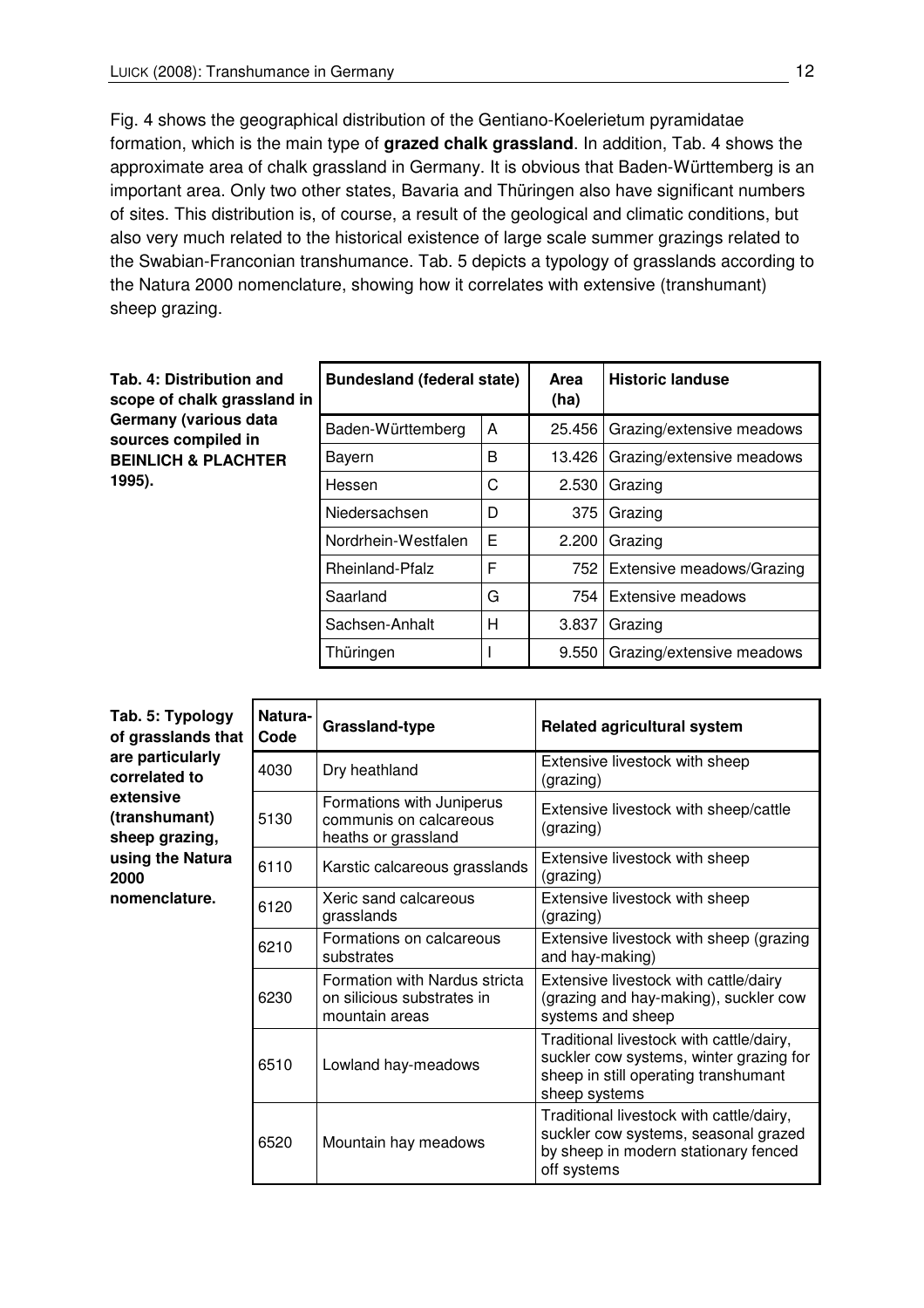

**Fig. 4: Germany (federal states) and distribution of chalk grassland (according to BEINLICH & PLACHTER 1995): A= Baden-Württemberg, B= Bayern, C= Hessen, D= Niedersachsen, E= Nordrhein-Westfalen, F= Rheinland-Pfalz, G= Saarland, H= Sachsen-Anhalt, I= Thüringen.**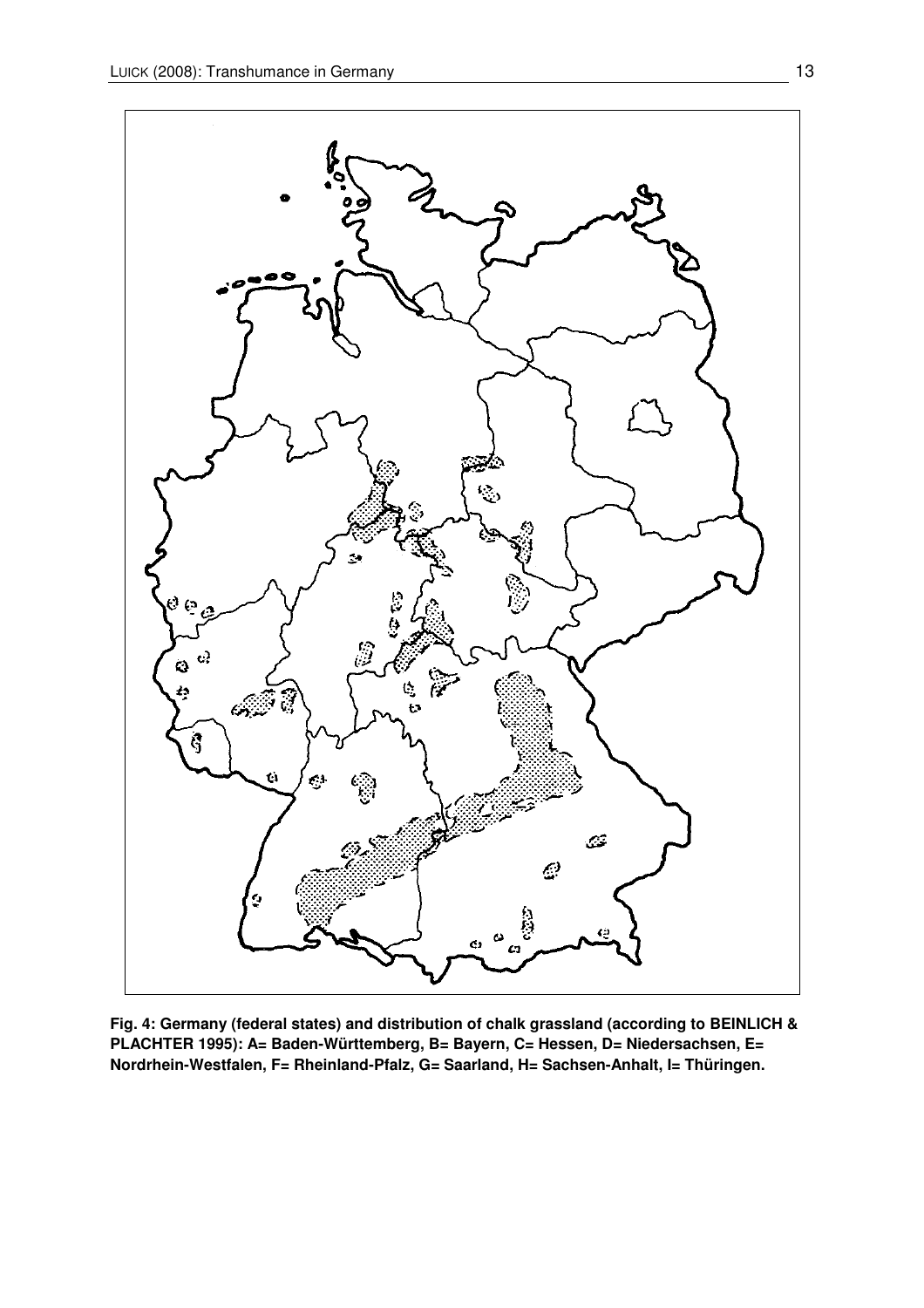### **5. Final Remarks**

An aspect that has to be addressed and which is often badly neglected in nature conservation strategies (and indeed in the whole rural development concept) is that of the **'missing' value** for low-intensity livestock systems and their products. A scenic landscape produced by High Nature Value farming systems is highly esteemed by visitors as well as by the tourist industry. But the value that visitors ascribe to this service provided by agricultural systems is not reflected in their **consumption habits**. RÖSSLER (2001) demonstrated the interactions of tourism and the transhumant sheep systems in the central part of the Swabian Jura: In 44 restaurants in the Lauter-valley (the Lauter-valley and the surrounding area is one of the regions in the Swabian Jura with the richest chalk grassland sites) the consumption rate of lamb is only about 1,2 % of the total meat  $(= 1.505 \text{ kg})$  per year. Furthermore, significant parts of this small amount (because it can be bought cheaper from catering services) comes from abroad. What is lacking in the first place is an awareness of the interdependence between the performance of landscape, ecological richness, low intensity farming and consumption behaviours.

RÖSSLER (2001) calculated that, if the consumption of lamb in the Lauter-valley restaurants increased from 1 to 25 %, this would mean that about 1.500 more ewes could be kept and thereby ca. 650 hectares of upland could be managed/preserved in a natural way. The case study from the Lauter-valley can be transferred to many other regions. To **solve the problems** of the sheep sector it is not enough to only call for more and higher subsidies. To improve the situation for extensive sheep farming (especially for the remaining transhumance shepherds), a change in the consciousness of the people and a change in the mentality of both meat and tourism marketing must take place. To remedy this situation creative cooks, shepherds with marketing competence, and probably most important of all, intelligent moderators and programmes will be needed to bring together these various interests.

| Tab. 6: Sheep breeds in<br>the states of Baden- | <b>Extensive breeds</b>          | % of total sheep number |
|-------------------------------------------------|----------------------------------|-------------------------|
| Württemberg and Bavaria                         | Skudden                          | < 1,0                   |
| (status 2002, according to                      | Weiße Hornlose Schnucke          | < 1,0                   |
| personal inquiries).                            | Weiße Gehörnte Schnucke          | < 1,0                   |
|                                                 | Graue Gehörnte Schnucke          | 1,1                     |
|                                                 | Bentheimer Landschaf             | < 1,0                   |
|                                                 | Rauhwolliges Pommer. Landschaf   | < 1,0                   |
|                                                 | Rhönschaf                        | < 1,0                   |
|                                                 | Coburger Fuchsschaf              | < 1,0                   |
|                                                 | Bergschaf                        | < 1,0                   |
|                                                 | Semi-intensive breeds            |                         |
|                                                 | Merinolandschaf                  | 20,2                    |
|                                                 | Merinofleischschaf               | 19,1                    |
|                                                 | Merinolangwollschaf              | 20,0                    |
|                                                 | Schwarzköpfiges Fleischschaf     | 13,7                    |
|                                                 | <b>Intensive breeds</b>          |                         |
|                                                 | Texel                            | 6,6                     |
|                                                 | Suffolk                          | < 1,0                   |
|                                                 | Blauköpf./Weißköpf. Fleischschaf | 3,2                     |
|                                                 | Leineschaf                       | < 1,0                   |
|                                                 | Ostfriesisches Milchschaf        | 5,2                     |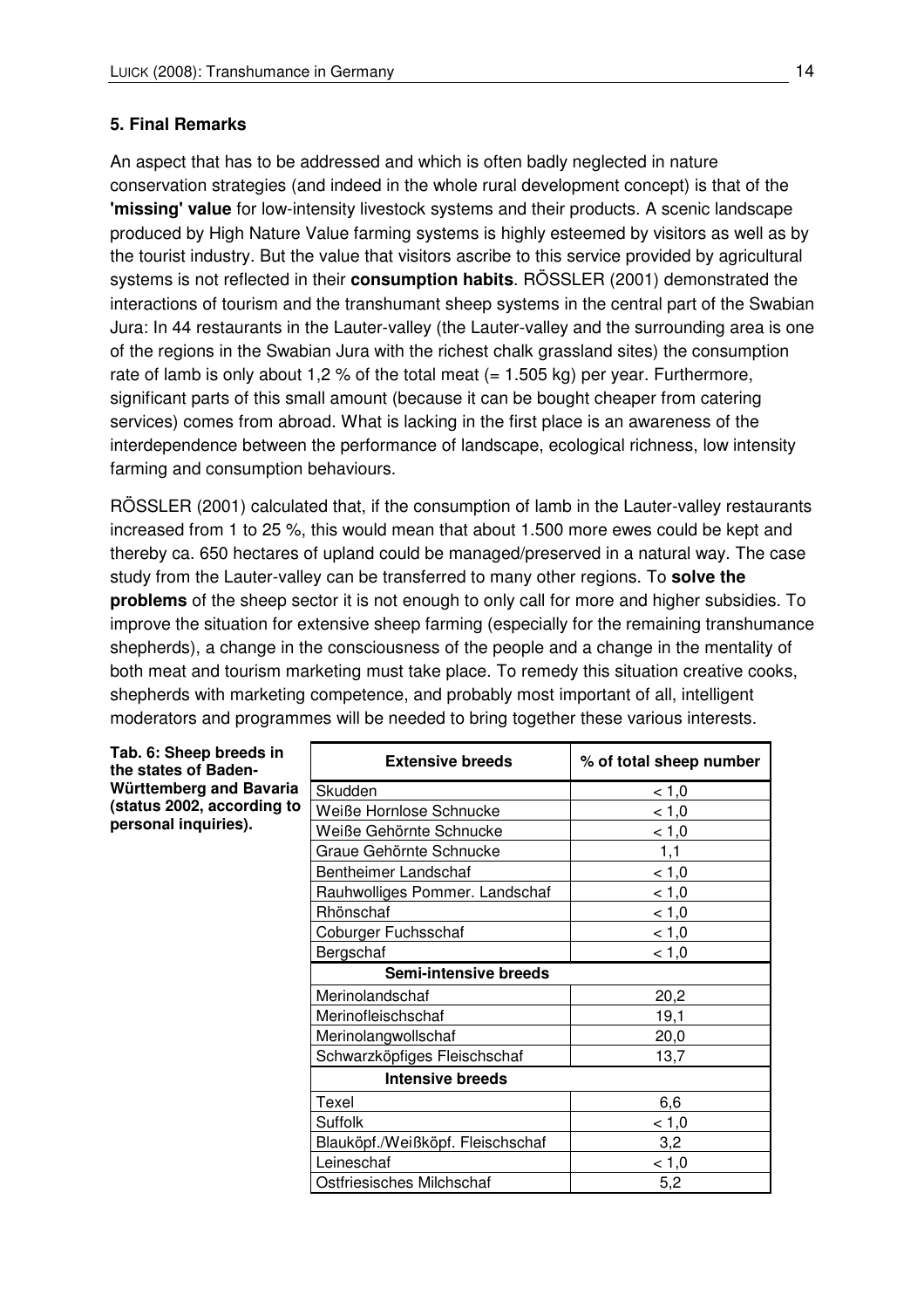# **Bibliography**

AMLER, K., BAHL, A., HENLE, K., KAULE, G., POSCHLOD, P. & SETTELE, J. (Hrsg.) (1999): Populationsbiologie in der Naturschutzpraxis. - Ulmer.

ARBOS, P. (1922): La vie pastorale dans les Alps francaises. - Etude de Géographie humains, Bull. Soc. scient. de l'Isère, 43, Grenoble.

ARBOS, P. (1923): The geography of pastoral life, illustrated with European examples. - Geographical Review 13.

BEINLICH, B. & MANDERBACH, D. (1995): Die historische Landschafts- und Nutzungsentwicklung in Württemberg unter besonderer Berücksichtigung der Schwäbischen Alb. In: BEINLICH, B. & PLACHTER, H. (Hrsg.): Schutz und Entwicklung der Kalkmagerrasen der Schwäbischen Alb. - Beih. Veröff. Natursch. u. Landschaftspfl. Bad.- Württ. 83, 65-86, Karlsruhe.

BEINLICH, B. & PLACHTER, H. (1995): Nutzungsorientierte Schutz- und Entwicklungsstrategien für die Kalkmagerrasen (Mesobromion) der Schwäbischen Alb. - Tagungsber. Landschaftspflege Quo vadis II?, 25-55, Landesanst. Umweltsch. Bad.-Württ., Karlsruhe.

BEINLICH, B. (1995): Die historische Entwicklung der Schäfereien in Südwestdeutschland. In: BEINLICH, B. & PLACHTER, H. (Hrsg.): Schutz und Entwicklung der Kalkmagerrasen der Schwäbischen Alb. - Beih. Veröff. Natursch. u. Landschaftspfl. Bad.-Württ. 83, 97-109, Karlsruhe.

BLACHE, J: (1933): Les Types de Migrations pastorale montagnarde. - Revue de Géographie Alpine, 22.

BLADÉ, J.F: (1892): Essai sur l´histore de la transhumance dans le Pyrénées francaises. - Bull. de Géographie hist. et descriptive, No. 3.

BOESCH, H. (1951): Nomadismus, Transhumanz und Alpwirtschaft. - In: Die Alpen, Monatszeitschrift des Schweizer Alpenclubs 27, Bern.

CAVAILLÈS, H. (1931): La transhumance pyrénéenne et al circulation des troupeaux dans les plaines de Gasgogne, Paris.

DEUTSCHER BAUERNVERBAND (DBV) (2003): Situationsbericht - Trends und Fakten zur Landwirtschaft. - Frankfurt.

FISCHER, G. & MATTERN, H. (1987): Schafe in der Landschaftspflege auf der Schwäbischen Alb und deren Bedeutung für die Wacholderheiden. - Deutsche Schafzucht 18, 378-382.

FISCHER, S., POSCHLOD, P. & BEINLICH, B. (1995): Die Bedeutung der Wanderschäferei für den Artenaustausch zwischen isolierten Schaftriften. In: BEINLICH, B. & PLACHTER, H. (Hrsg.): Schutz und Entwicklung der Kalkmagerrasen der Schwäbischen Alb.- Beih. Veröff. Natursch. u. Landschaftspfl. Bad.-Württ. 83, 229-256, Karlsruhe.

FISCHER, W.J. (1929): Die Schafweiden der Ostalb und ihre Pflanzenbestände. - Veröff. Staatl. Stelle Natursch. Württemberg, Heft 6, 29-40.

GAUKLER, K. (1938): Steppenheide und Steppenheidewald der Fränkischen Alb in pflanzensoziologischer, ökologischer und geographischer Betrachtung. - Ber. Bayer. Bot. Ges. 23, 5-134.